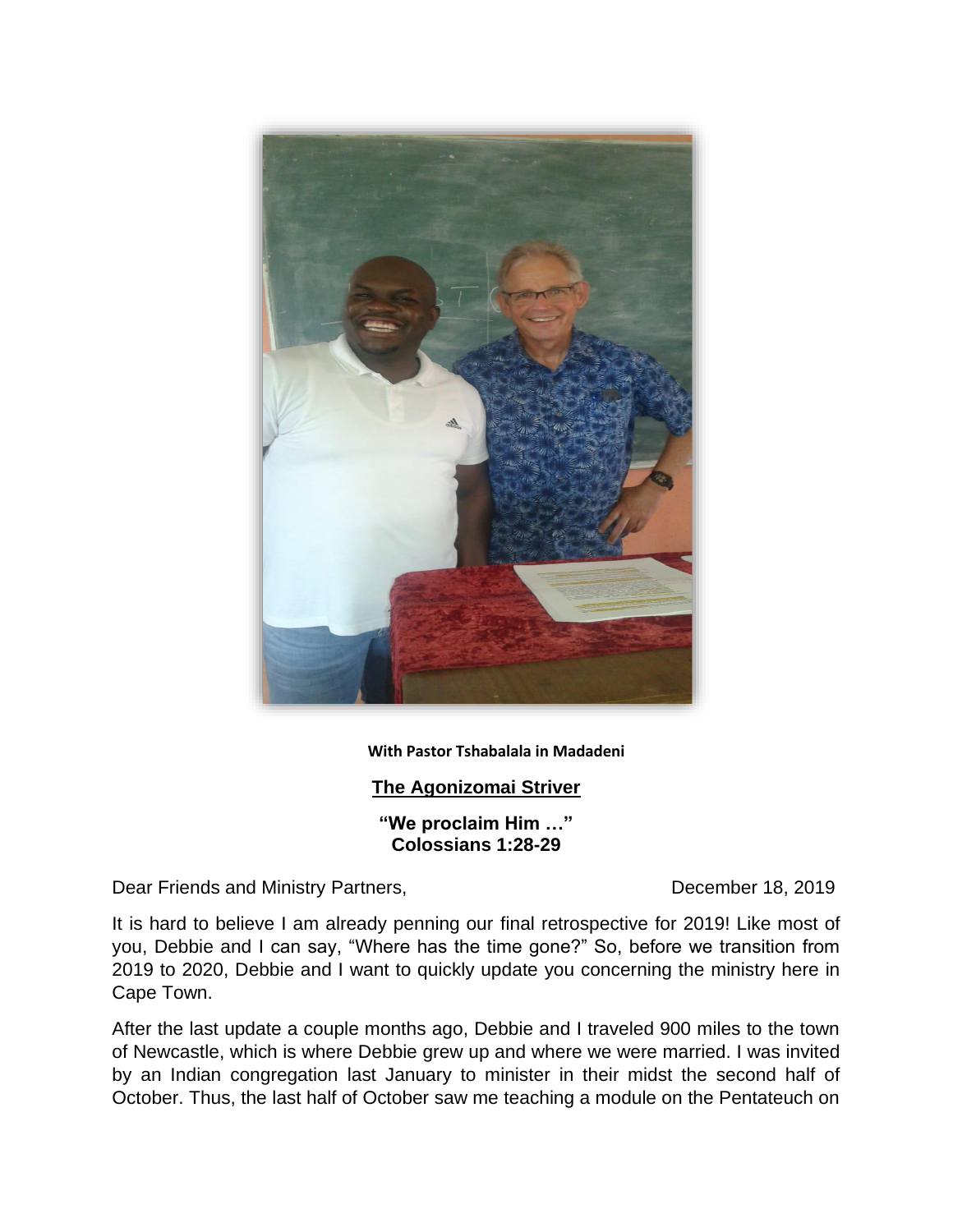weeknights to 12 students in a fledgling Bible school. Additionally, I was asked to teach two all day seminars on homosexuality, the Bible, and the church in two different locations, as well as preaching in four different churches in the northern Kwa-Zulu Natal province. It was a very full schedule to say the least.

One of the Saturday seminars was in the Zulu enclave of Madadeni, just a few miles outside of Newcastle. Some forty Zulu pastors and church leaders were in attendance to listen to my seven-hour seminar. This was the first time in twenty-five years of ministry that I had to work through a translator, which required some significant adjustments on my part. In the Q&A that followed the seminar, I learned that homosexuality, which was once very taboo in Zulu culture, is now rapidly gaining acceptance. Why the about face? Because, as I was told, the *zangomas* (witch doctors) are telling the people that the ancestors now approve of same-sex unions. This underscores just how much influence the *zangomas* wield in African culture. For this reason, I have long maintained that one cannot reasonably understand African culture and society without some understanding of African Traditional Religion and the role of the *zangoma*. Debbie and I now pray that the seminar I gave them, along with detailed notes, will serve to help those Zulu leaders biblically navigate this hot-button issue in their respective churches and communities.

All and all, the time in Newcastle was very encouraging and the response was very enthusiastic! During the two weeks there, we crossed ethnic lines several times, but all with one common denominator located in the gospel of Jesus Christ! Before we even left Newcastle, we had already received an invitation to return to Newcastle in 2020. Even though next year is already shaping up to be a very hectic year, we will earnestly try to avail ourselves to the invitation.

Now as 2019 hurtles towards its inevitable terminus and 2020 begins, we are planning and praying about the startup of our proposed training center/seminary. I recently met with the other men interested in helping me, and we will begin offering a few nonaccredited courses while we work through the details and red tape to officially start the seminary. In our first update of 2020 I will share more about our proposed plans for 2020!

2020 will be a transitional year for both Micaiah and Janelle: Micaiah will be graduating from The Master's University with a degree in computer science, while Janelle is getting married to an aeronautical engineer from Cincinnati, Ohio a week after Micaiah's graduation. Both kids arrive from LA early next week to spend the holidays with us! It may be the last time we are all together for Christmas for a long time. So, we will savor the brief time we have them.

There is certainly much more we could share with you all because so much has happened in the last couple of months, but suffice it to say we are extremely grateful for all of the encouragement, prayers, and support that have been offered on our behalf! We never take it for granted, but often marvel at how God has raised up such a wonderful support network to keep us on the field for 25 years now! Thank you for being a vital part of that network.